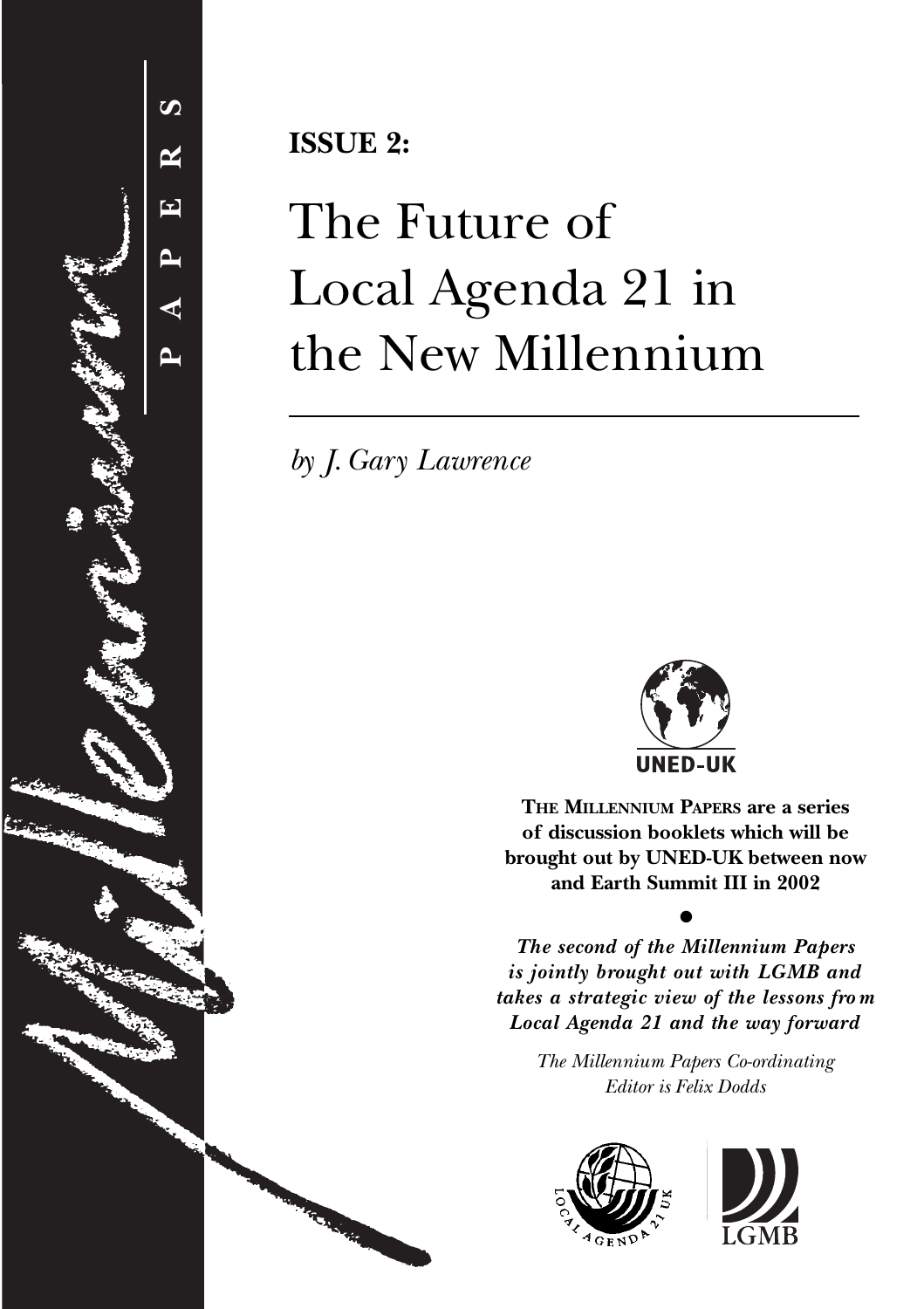**The Local Government Management Board**'s purpose is to provide services and support to all local authorities in England and Wales. We have a particular focus on management, personnel and governance issues. And if we don't know the answers, we will try and find someone who does.

Our expertise ranges from conducting national pay negotiations to developing good practice on the environment, from running exams and qualifications to developing top managers. Our aims include helping staff develop to the best of their abilities in order for local authorities to gain maximum benefits from their skills and expertise.

The LGMB is governed by a Board of elected members nominated by the Local Government Association (LGA) and the Convention of Scottish Local Authorities (COSLA). It is mainly funded through the Revenue Support Grant, subscriptions, contracts for exams and negotiations, and projects for individual councils or associations. At present there are separate financial arrangements covering the provision of service, including publications, to Scottish authorities.

*Contact :* Graham Pinfield

LGMB Layden House 76-86 Turnmill Street London EC1M 5QU Tel: 0171 296 6600 Fax: 0171 296 6666 www.lgmb.gov.uk

# **UNED-UK Publications**

*Issue 1: Millennium Papers 'Towards Earth Summit III – 2002'* by Derek Osborn **£3.50**

*Earth Summit II – Outcomes and Analysis* by Derek Osborn and Tom Bigg, Foreword by Rt Hon Tony Blair MP (Earthscan/UNED-UK) **£17.55**

*The Way Forward Beyond Agenda 21* Edited by Felix Dodds (Earthscan/UNED-UK) **£17.55**

*Gender and Humanity into the 21st Century (Conference Report)* Edited by Amy Cruse **£10.00**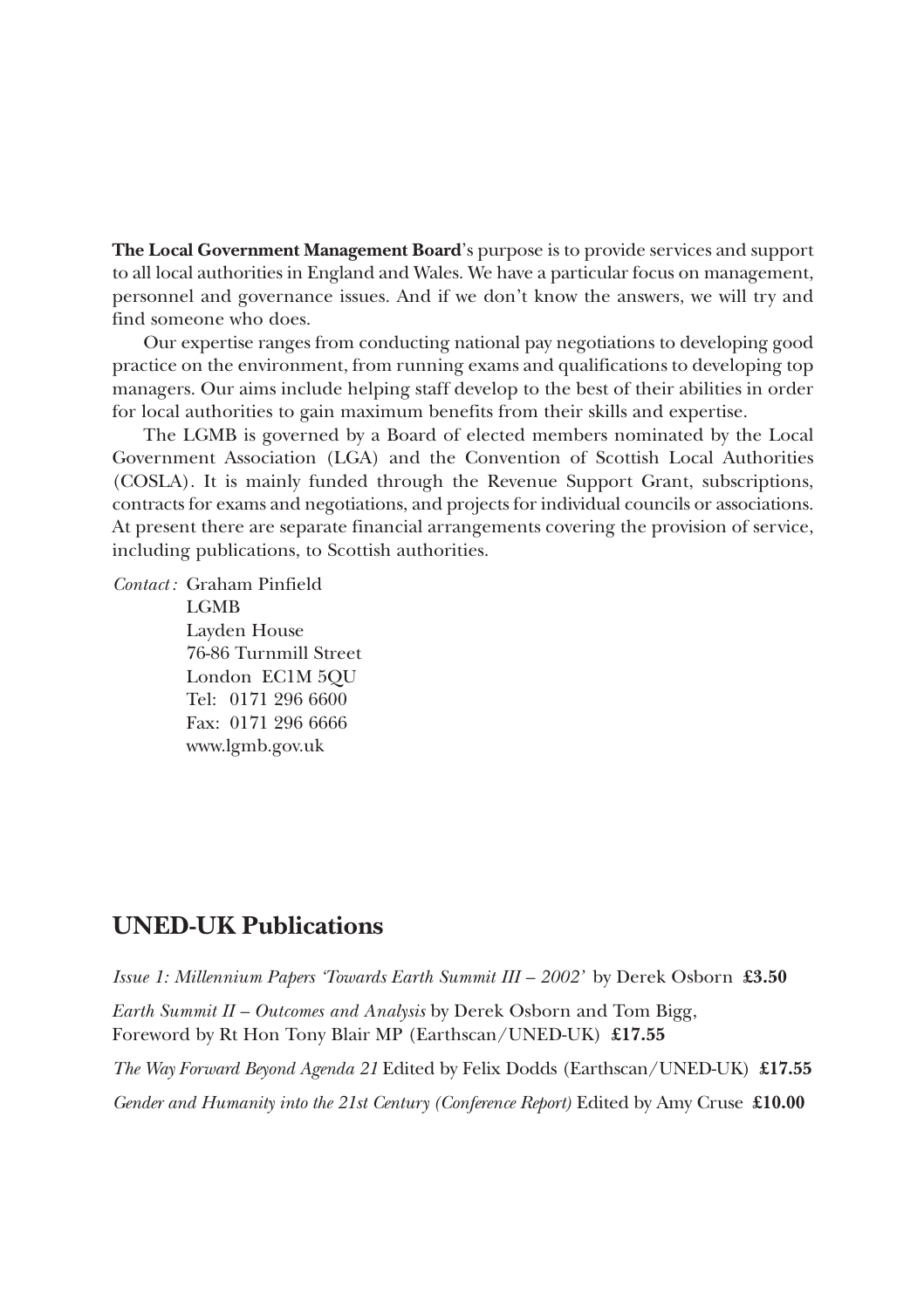## **Presented by J. Gary Lawrence at a UNED-UK/LGMB Seminar** London, England on 29 June, 1998

*Gary Lawrence is one of the key thinkers on sustainable development, an advisor to the US President's Council on Sustainable Development and to US AID. He was on the US Government delegation to the 1996 Habitat II Conference and has also been Director of the Centre for Sustainable Communities at the University of Washington and Chief Planner in the City of Seattle.*

It is a pleasure to be back in the U.K. I am gratified to see so many here who<br>are interested in ensuring a good future for Local Agenda 21. Before we<br>have a latter to the detection in ENE LW and the LGMB for

begin I would like to thank UNEP-UK and the LGMB for challenging me to think about this important topic and for providing this forum for discussion. I would also like to thank British Airways for their generosity in making my trip here possible.

I have been asked to give you some thoughts on the future of Local Agenda 21 as we move into the next millennium. In my work I have to think about the future quite a bit. In doing some reading on the subject I came across Scott Adams' description of the future as found in *The Dilbert Future*.

*"The children are our future. And that is why, ultimately, we're screwed unless we do something about it. If you haven't noticed, the children who are our future are good looking but they aren't all that bright. As dense as they might be, they will eventually notice that adults have spent all the money, spread disease, and turned the planet into a smoky, filthy ball of death. We're raising an entire generation of dumb, pissed-off kids who know where the handguns are kept. This is not a good recipe for a happy future. The alternative is for adults to stop running up debts, polluting, and having reckless sex. For this to happen, several billion Individuals (ibid.) would have to become less stupid, selfish, and horny. This is not likely."* (1)

While a bit 'over the top', Mr. Adams' description of the present and a possible future seem to be close to the target. In spite of all of the information available to support the conclusion that it isn't very smart to exhaust our natural and monetary capital, to continue polluting and to continue *"We're raising an entire generation of dumb, pissed-off kids who know where the handguns are kept. This is not a good recipe for a happy future. The alternative is for adults to stop running up debts, polluting, and having reckless sex. For this to happen, several billion Individuals (ibid.) would have to become less stupid, selfish, and horny. This is not likely."*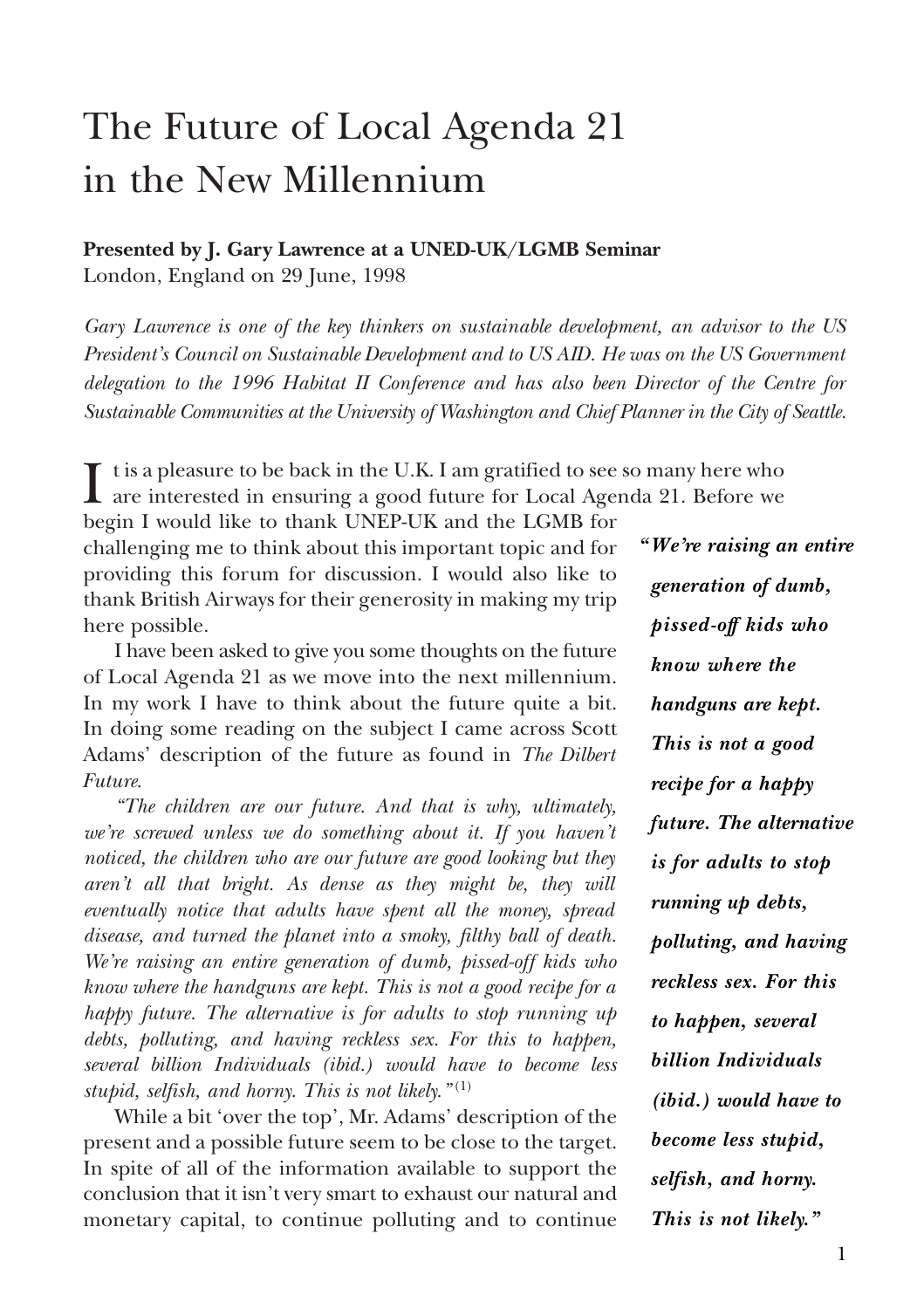the practice of unsafe sex, we continue to do all three. Our systematic failure to protect and educate children may lead to a lack of hope and civility in the communities of the future.

Local Agenda 21 (LA21) has been put forth by the signatories to the Declaration of Rio and Chapter 28 of the Agenda 21 Action Programme as a context for actions that improve the present, avoid the futures we don't want and move toward the futures that we would prefer. LA21 also suggests tools for use by local authorities to address these important economic, environmental and social questions about our present and future.

Chapter 28 describes its 'Basis for Action' as follows: *"Because so many of the problems and solutions being addressed by Agenda 21 have their roots in local activities, the participation and cooperation of local authorities will be a determining factor in fulfilling its objectives. Local authorities construct, operate and*

*"Each local authority should enter into a dialogue with its citizens, local organizations and private enterprises and adopt 'a local Agenda 21'."*

*maintain economic, social and environmental infrastructure, oversee planning processes, establish local environmental policies and regulations, and assist in implementing national and subnational environmental policies. As the level of governance closest to the people, they play a vital role in educating, mobilizing and responding to the public to promote sustainable development."* (2)

The principle activity the authors recommend to meet this challenge is: *"Each local authority should enter into a dialogue with its citizens, local organizations* and private enterprises and adopt 'a local Agenda 21'.<sup>"(3)</sup> The text goes on to describe methods, means and rewards associated with Local Agenda 21(LA21).

Some places in the world, like the United Kingdom, have taken seriously the commitments made in Rio. Local authorities have made great strides toward completing and using LA21 as an education, planning and priority setting tool. These efforts have demonstrated great potential for helping many to improve their lives. In so doing, local authorities have proven the importance of another principle of Agenda 21 – the devolution of power from the nationstate to local authorities. I have been told that LA21 has played an important role in raising the profile of devolution discussion within the Government.

Other places have been much slower to adopt LA21. The reasons for this lack of progress vary widely. In some cases LA21 is seen as an attack on the power of the nation-state. In such cases, particularly when local authorities are dependent upon threatened nation-state resources and/or permission to enact new initiatives, LA21's aren't happening or are happening only as theater. In other cases, where their is civil war, epidemic and/or severe resource constraints, focus is necessarily on getting through today rather than consideration of questions like *"What will our lives be like a year or a decade from now?"* In the case of the U.S., our local authorities are engaged in planning processes consistent with LA21 but there is little interest in using the LA21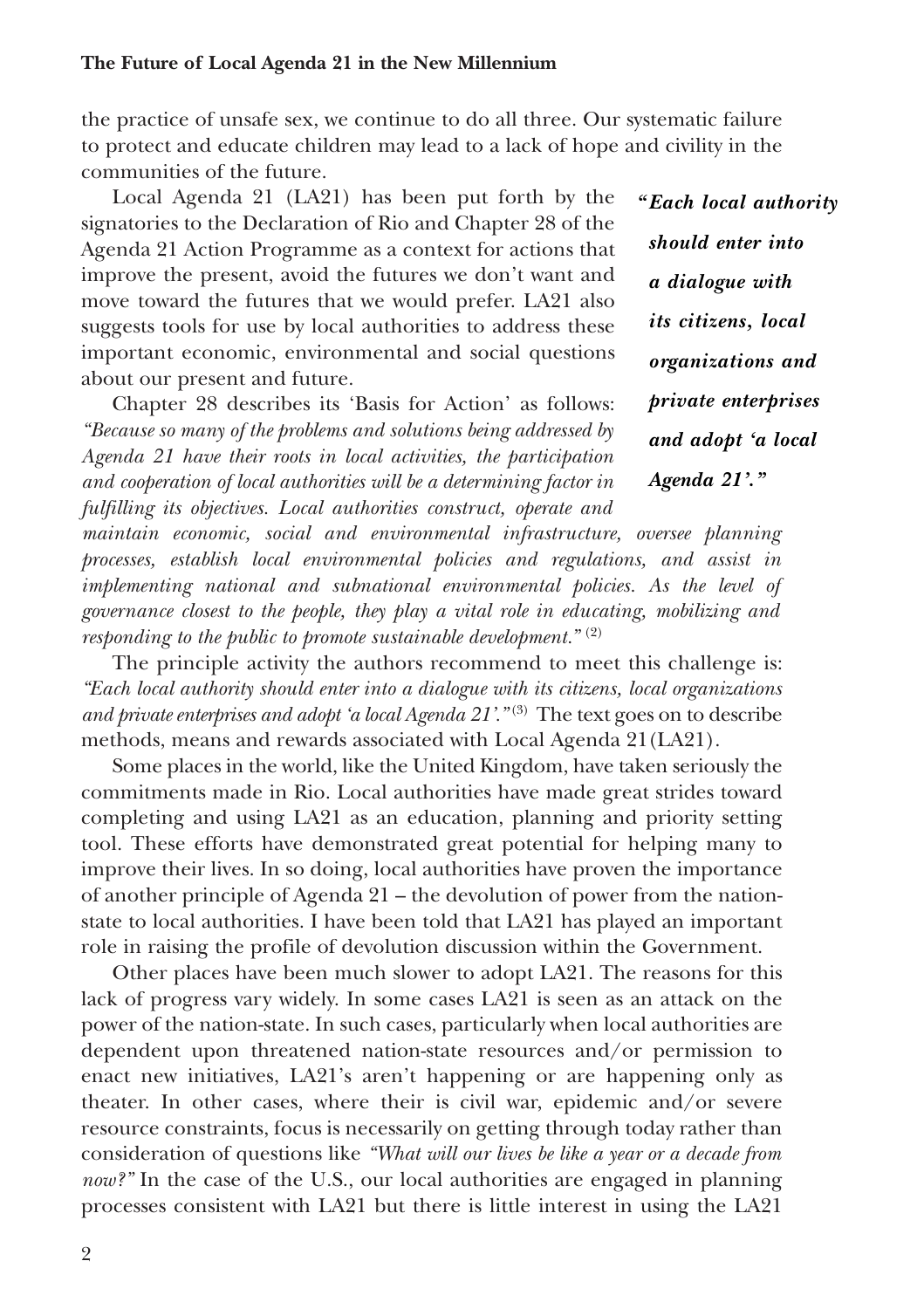brand. Participating in a UN advocated planning process would very likely bring out many of the conspiracy-fixated groups and individuals in our society such as the National Rifle Association, citizen militias and some members of Congress. This segment of our society who fear 'one-world government' and a UN invasion of the United States through which our individual freedom would be stripped away would actively work to defeat any elected official who joined 'the conspiracy' by undertaking LA21. So, we call our processes something else, such as comprehensive planning, growth management or smart growth.

In those communities where LA21 has been adopted as the preferred planning paradigm, some have found it useful and transformational. Others treat it as just another type of public involvement strategy. In many cases the process has brought people who have previously been or felt excluded into the process of community building. In some, the priorities set during the process have impacted project scope and spending

priorities. In all cases it is far too early to judge the ultimate success, failure or utility of these efforts. LA21 is still a young effort and local experimentation is still taking place. It is not too early, however, to recognize some of the barriers to the fulfillment of the LA21 visions.

Today I'd like us to examine four themes critical to the future of Agenda 21. The way we address these themes will, in large part, determine whether LA21 leads to positive change or gets added to the list of planning methodologies that employed planners and consultants, consumed resources, and made little difference to those whom most need help. The odds, I'm afraid, seem to favor the latter outcome. It will be up to those who want LA21 to succeed to address these barriers.

I want to raise some critical questions for which I have no easy answers. My role today may be best described as that of the 'pea' in the fable *The Princess and the Pea*. I will be that slight irritant that keeps us from becoming too comfortable with the idea that doing LA21 is the same thing as succeeding in achieving the vision of LA21.

The problems I see and the questions I raise are not intended as criticism of Local Agenda 21 or any individual or group working to make Local Agenda 21 a success. I believe LA21 is a good model, perhaps the best model we have to work with at the moment. I also think that people of good intentions are diligent in their efforts to make this model work well in the best interest of their communities. Francis Bacon captured my intent when he said:

*"Of myself, I say nothing, but on behalf of the business which is at hand I entreat men to believe that it is not an opinion to be held, but a work to be done; and to be well* 

*This segment of our society who fear 'oneworld government' and a UN invasion of the United States through which our individual freedom would be stripped away would actively work to defeat any elected official who joined 'the conspiracy' by undertaking LA21.*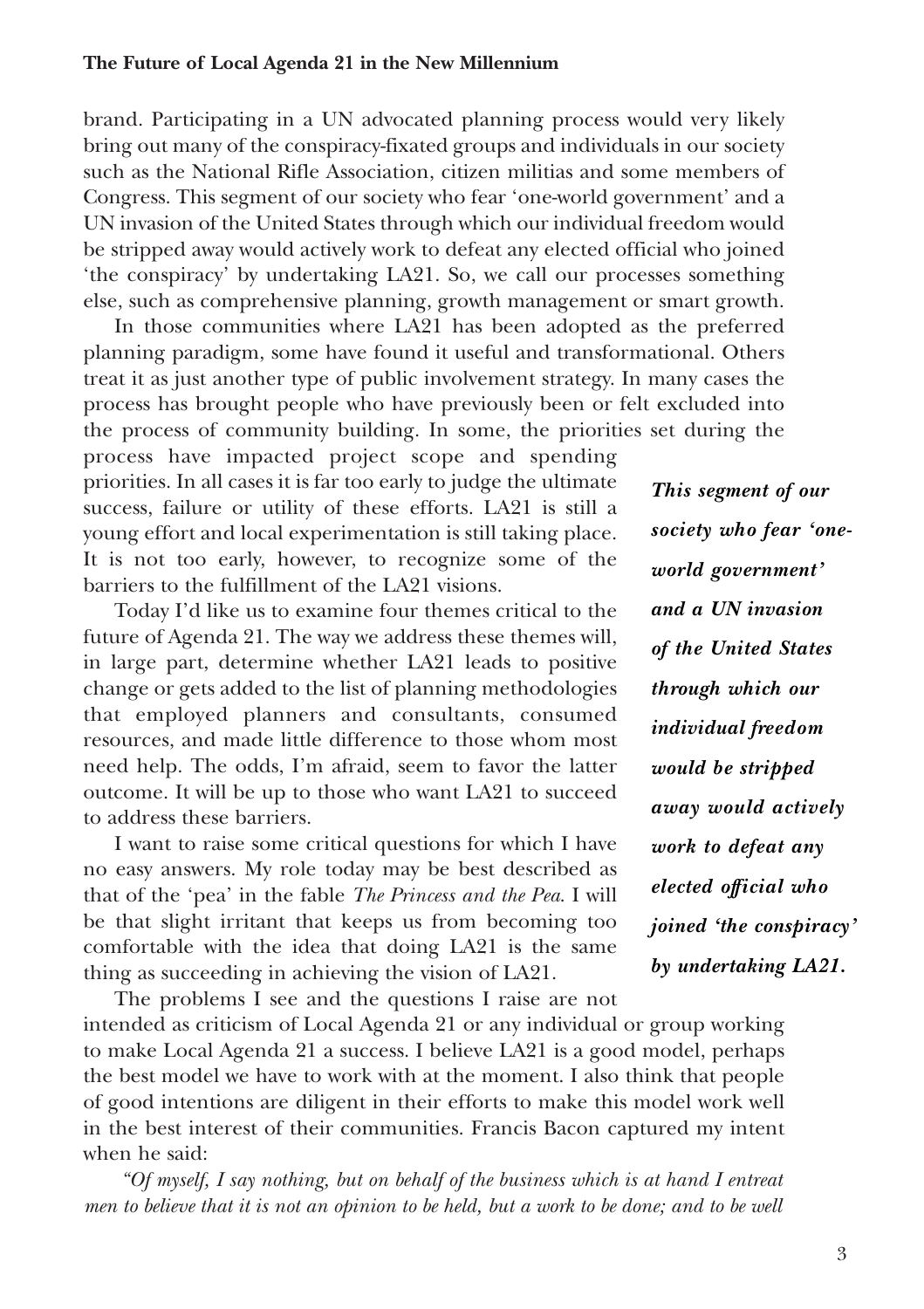*assured that I am laboring to lay the foundation, not of any sect or doctrine, but of human utility and power. it is by no means forgetful of the conditions of mortality and humanity (for it does not suppose that the work can be altogether completed within one generation but provides for its being take up by another)."* (4)

As I view community-based efforts toward greater sustainability, and think about different measures of success that could be used, there appear to be some particularly difficult barriers to the long-term success of Local Agenda 21. Some of the barriers are inherent to any discussion of sustainable development. For instance, we haven't worked out the issue of TIME (can we actually anticipate the needs of infinite future generations?) nor have we resolved questions of EQUITY (and its partner, Redistribution of Resources). The book I am working on tries to addresses such basic sustainability issues. This paper does not. Today I focus on some of the organizational and communication issues that must be addressed.

The four areas I wish to explore are:

- **1.** How does LA21 differ from traditional rational planning models?
- **2.** How do we know that the problems/issues/ opportunities we are addressing will be the problems/issues/opportunities we will actually face? How do we have confidence in plans that address probabilities rather than certainties?
- **3.** Have we ignored or under-emphasized the institutional barriers to successful long-term LA21's and, if so, do we have the political skills to win intraand inter-institutional struggles?
- **4.** As we try to tell if what we are doing through LA21 is working, what are the right tools for which audiences?

*As I view communitybased efforts toward greater sustainability, and think about different measures of success that could be used, there appear to be some particularly difficult barriers to the long-term success of Local Agenda 21.*

So, let us begin.

*What is LA21 and how does it differ from traditional rational planning models?*

LA21, like most rational planning models, attends to the process of designing stand alone and interrelated projects and systems to meet the present and future needs of anticipated populations. It involves defining problems and opportunities, optimizing efficiency and effectiveness in the use of available resources, and measuring progress against goals. For many planners, at first glance, LA21 seems familiar and comfortable.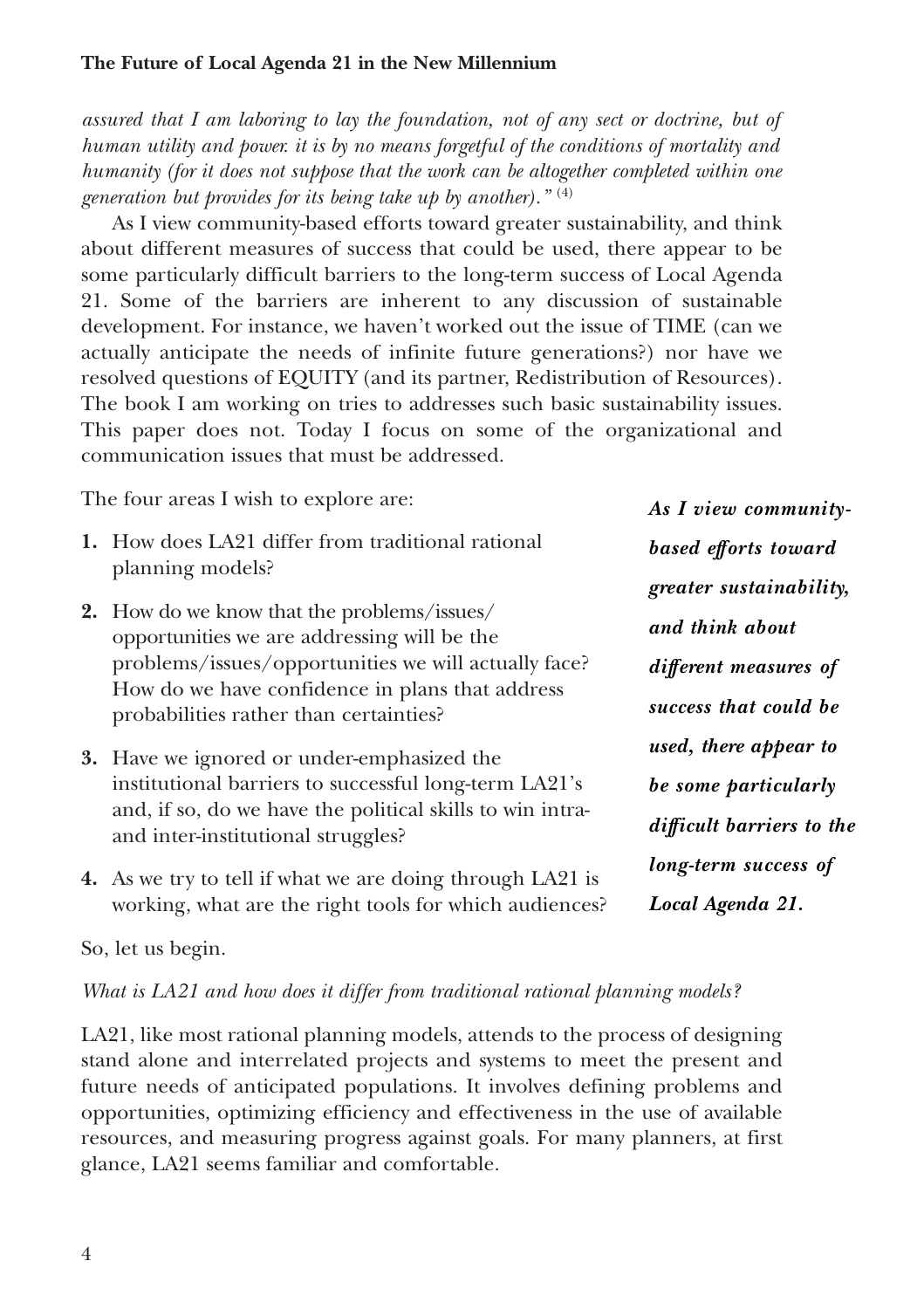On closer examination, however, LA21 can look unfamiliar and create discomfort, as it calls for a significant reorientation of the planners' role. It asks for a change of orientation from technocratic to political (not partisan). This fundamental difference has not been well recognized by the planning profession, or those who employ planners. Not too surprisingly, NGOs and

individuals have expectations for changed institutional behaviors consistent with the principles of LA21. However, even among those progressive local authorities committed to making LA21 work, the public's expectation for different corporate and professional behaviors is seldom being met.

In its construction LA21 makes clear through its call for involvement, empowerment and devolution of power that planning is primarily a political activity that relies upon science and planning techniques. Most rational planning models assume the opposite that planning is primarily technical with political consequences. With this shift in emphasis, the customary relationship between planners and the planning profession, the public and politicians changes significantly. Planning done under LA21 should:

*It involves defining problems and opportunities, optimizing efficiency and effectiveness in the use of available resources, and measuring progress against goals.* 

- Change community decisions about what can or will be discussed and who has a right to be at the table. LA21 threatens the role and power of traditionally empowered groups. Therefore, it Increases political risk for elected officials and senior civil servants through empowerment of new constituencies with different and/or heightened expectations. The expectations of these new groups will often differ from significantly from the expectations of more established constituencies. Revamping the local balance of power.
- Greatly increase professional risk for the planner if he or she appears to be eroding the political influence of traditional community powers by increasing the voice of those historically disempowered. As the shift from 'top down' the 'top' being institutions of government or community elite to 'bottom up' planning and decision-making occurs, institutional risk can also increase.

If new constituencies are asked to participate without a good understanding of the rules, it can:

● Even more confuse the planners and communities understanding of the legal, regulatory and constitutional constraints in which planners work. In particular, public empowerment can cause misunderstandings about the difference between the right to be heard, a basic tenant of LA21, and an obligation of local authorities to heed individual recommendations.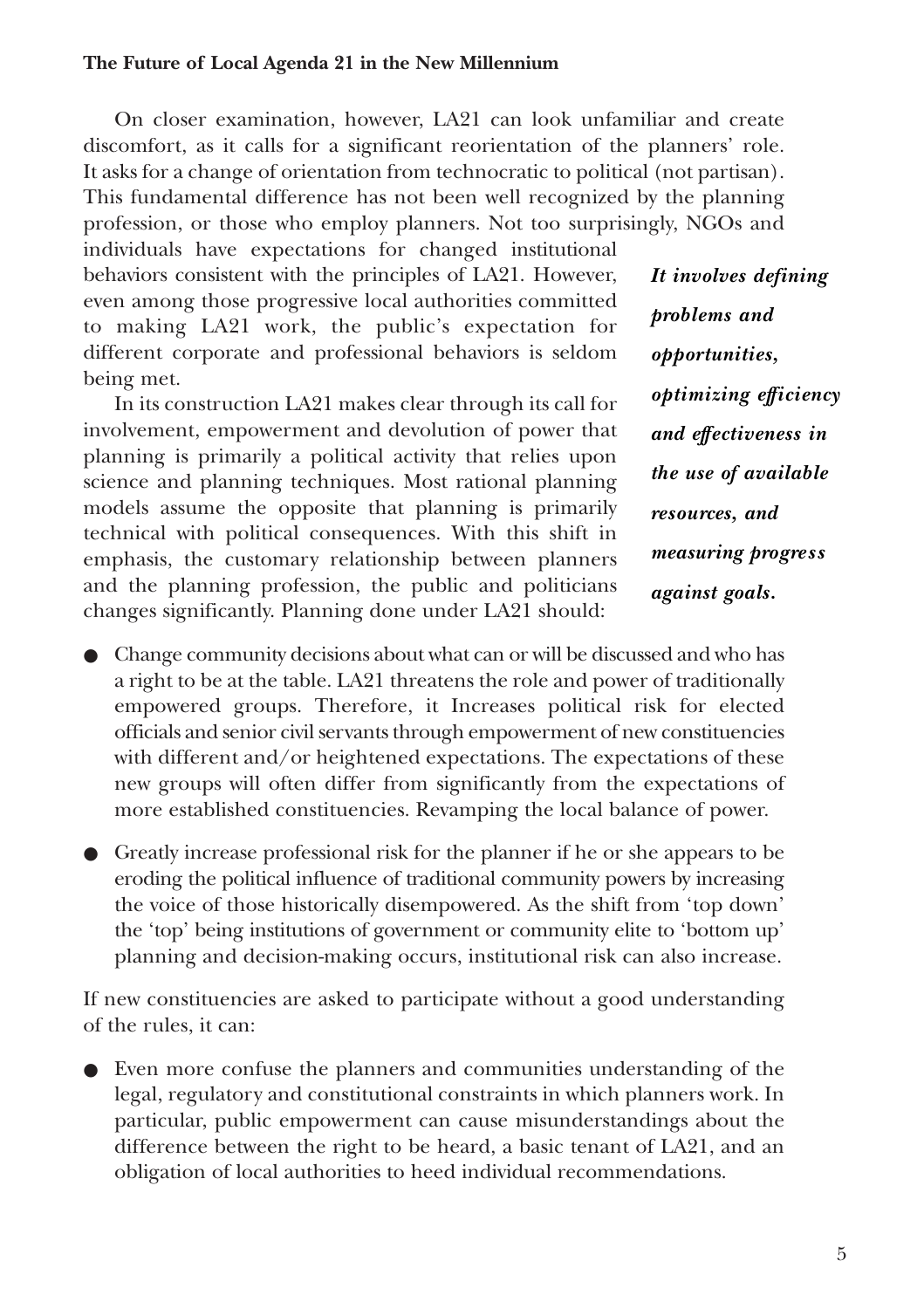For LA21 to be successful, planning professionals will need different training than most are receiving today. While the technocratic professional will still play an important role, for this to work planners also will also the skills found in sociology, psychology, community organizing and organizational development. They also will need institutional homes that encourage the use of these skills. This is no small challenge, and one that doesn't seem to be a priority for the planning profession. This is a problem.

*How do we know that the problems, issues and opportunities we are addressing will be the problems, issues, opportunities we actually will face? When is it possible to rely upon the information we use and ask others to trust?*

It is a fundamental principle of rational planning that we live in a deterministic world. Based upon the past and present, it is assumed that we can reasonably predict likely futures and plan for them. However, both historical evidence and chaos theory demonstrate that the past and present do not form a reliable basis upon which to plan for the future. William Sherden wrote, *"Current science is proving this deterministic view of the world to be naive. The theories of chaos and complexity are revealing the future as fundamentally unpredictable."*

If true, serious questions arise about the value of LA21's that are designed to mirror traditional planning by trying to be stable rather than dynamic. Current LA21's seem to be a more participatory and

inclusive version of traditional rational planning models that assume that the future can be predicted based upon the past. Most are not designed to be dynamic documents that focus upon learning and adaptation.

There are a number of reasons why elements of the plans today must be static even in chaotic environments. As currently conceived, capital facilities bridges, transmission lines and pipes, energy production facilities, etc.have long lead-times for development and life cycles of 50 to 100 years. Such facilities are not flexible except at costs that far outweigh the benefits of change. If it were technologically, economically and politically feasible to meet capital needs in different ways many small-scale electrical or water quality projects rather than large-scale plants then the adaptability of capital plans could be increased. In this scenario LA21 is dependent on technological innovation and changed patterns of thinking among engineers and regulators. We are not yet there, but we may get there.

*For LA21 to be successful, planning professionals will need different training than most are*

*receiving today.*

*"Current science is proving this deterministic view of the world to be naive. The theories of chaos and complexity are revealing the future as fundamentally unpredictable."*

Until we do, the planning profession will necessarily continue with the notion that we can not plan if we can not reliably predict. The profession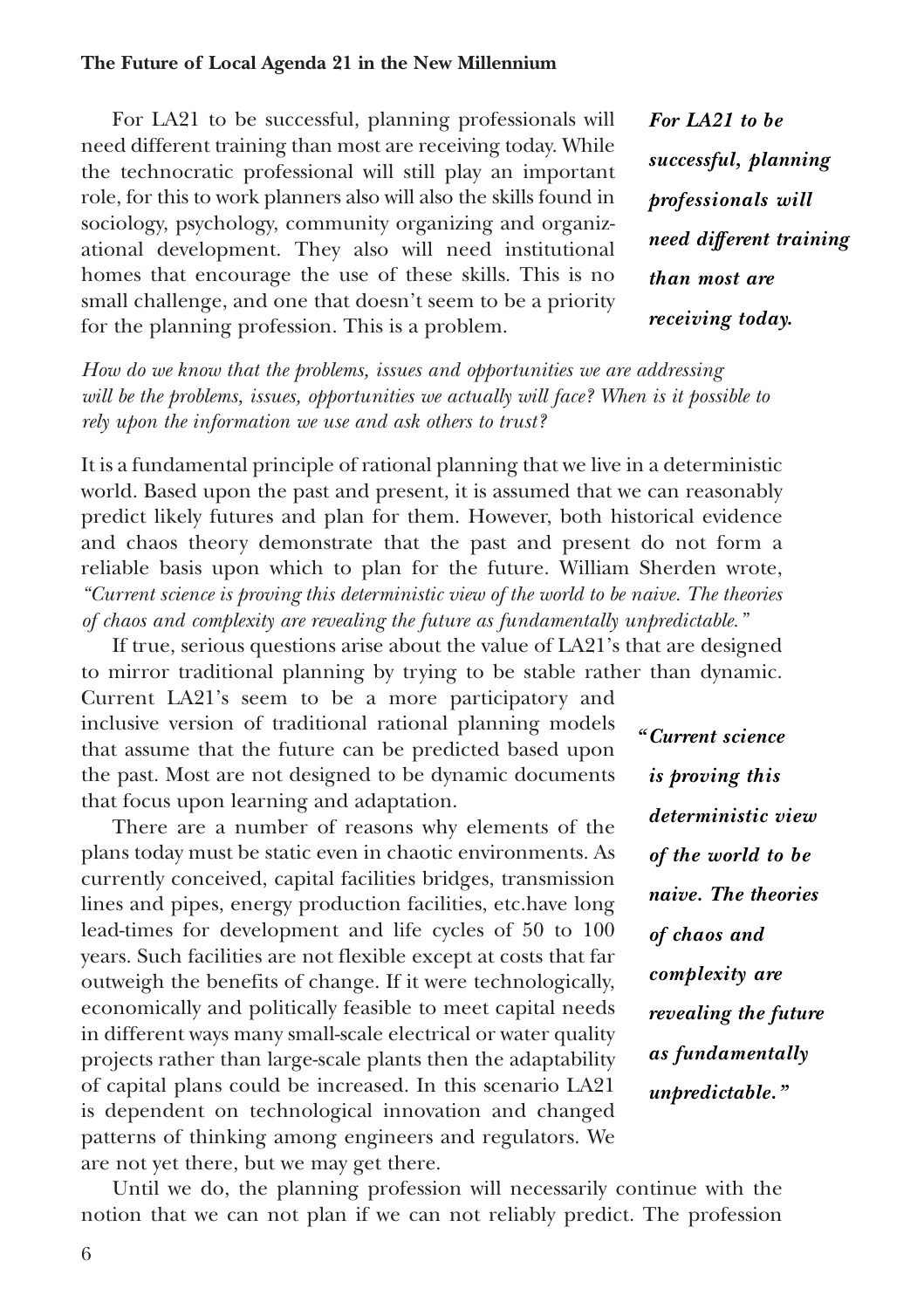relies on predictive models and data extrapolation to determine the future for which we ought to be planning. In many cases, the future revealed through these models is erroneously thought to be the 'real' future by those who created it. Alternative or competing visions are, therefore, determined to be wrong, misinformed, or subjective. Through reliance on data and predictive models, institutions and individuals have learned how to protect themselves from blame if things don't turn out as planned. After all, the best available data was used and, as professionals, we were objective in the use of the data. Sherden has this to say about objectivity:

*"Although chaos and complexity theories alone are sufficient to doom prediction, there are other barriers that obscure our view of the future, such as 'situational bias': the phenomenon by which our thing is so obscured by present conditions and trends that we cannot begin to see the future."*

*"I.F. Clarke, a historian of future thinking, characterized situational bias well, as follows: 'Traditional beliefs, professional attitudes, customary roles, inherited symbols, sectional and national interests – these make it extraordinarily difficult for all but the most original of minds to break away from patterns of thought and go voyaging on the unknown seas of the future. In consequence it is a rare forecast that makes any allowance for the essential waywardness of human affairs and does not insist on a strict continuity between self-evident present and the evidential future.'"* (5)

To Clarke's list I would add pressure for political correctness and the desire to avoid topics that are divisive and painful such racism and classism. Except in times of emergency, maintenance of the status quo seems safer than change for organizational beings. In many instances, continuing to do something that is familiar and accepted, even if it doesn't actually work, is deemed safer than trying something new that might work. In our rational minds we know that we can not know the future. However, in our emotional minds we desire the security of knowing what is going to happen.

LA21 is an opportunity to start breaking the habit of doing plans for some forecast future and following those plans even if the world has changed the week after the plan is adopted. It is an opportunity to redefine planning as a *In our rational minds we know that we can not know the future. However, in our emotional minds we desire the security of knowing what is going to happen. LA21 is an opportunity to start breaking the habit of doing plans for some forecast future and following those plans even if the world has changed the week after the plan is adopted.*

learning and adaptive system that reacts to new information in ways consistent with community values and objectives. LA21, if it is to meet its promise, can not be just something we do occasionally. It needs to become the way in which we learn how to live a more sustainable way.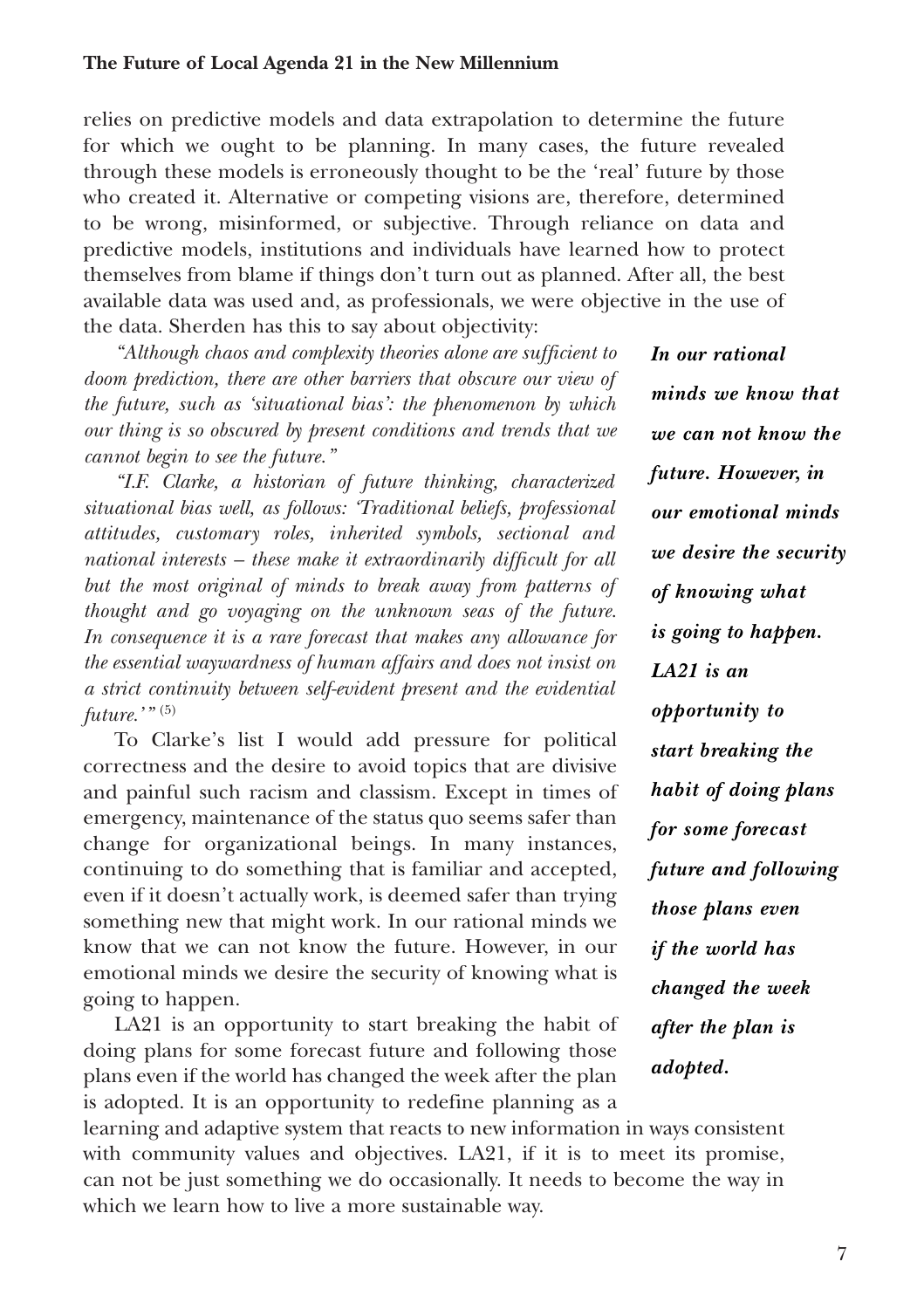*Have we ignored and/or under-emphasized the institutional barriers to successful long-term LA21's and, if so, do we have the political skills to win intra- and inter-institutional struggles?*

LA21 calls for problem definitions that mirror the complexities of nature and human organizations. It also calls for more collaborative, cross-sector analysis and recommendations for action. Emphasis on an increased understanding of complexity and increased collaborative behaviours would represent a significant change in the behaviour of most public institutions. Organizational theory and practice have shown us that changing the process and expectations without changing the reward system means, in effect, that you have actually changed nothing. This raises some very difficult questions:

What does LA21 mean for the relationships between environmental departments and planning functions and the other, more powerful professions that dominate the local government institutional environment? It could mean:

- Perceived or real invasion of the tradition 'turf' of other professions.
- Challenges to traditional institutional power relationships within and between institutions.
- Perceived attacks on the basis of individual expertise and the right to have the last word.

What does it mean for organizational structure? It could mean: Conflict with organizations' existing reward system as new, more cooperative behaviours are encouraged, Breaking down sector and profession based structure and compartmentalization.

What does it mean for the way in which our colleges and universities train the professionals of the future? It must mean: Changes in curricula used in training of urban planning, operations and management to emphasize team approaches and outreach to other professions, and I think that one can generally predict the degree to which LA21 will matter over time by how closely its locus of activity is attached to the place where resource allocation decisions are made. If the activity is placed in the environmental division of the planning office (traditionally a place with little organizational power) then, I think, the chances for

*I think that one can generally predict the degree to which LA21 will matter over time by how closely its locus of activity is attached to the place where resource allocation decisions are made.*

success are small. If it part of the City Manager's or Mayor's Office, and therefore integrated into regular decision-making processes, then the chances of success are far greater.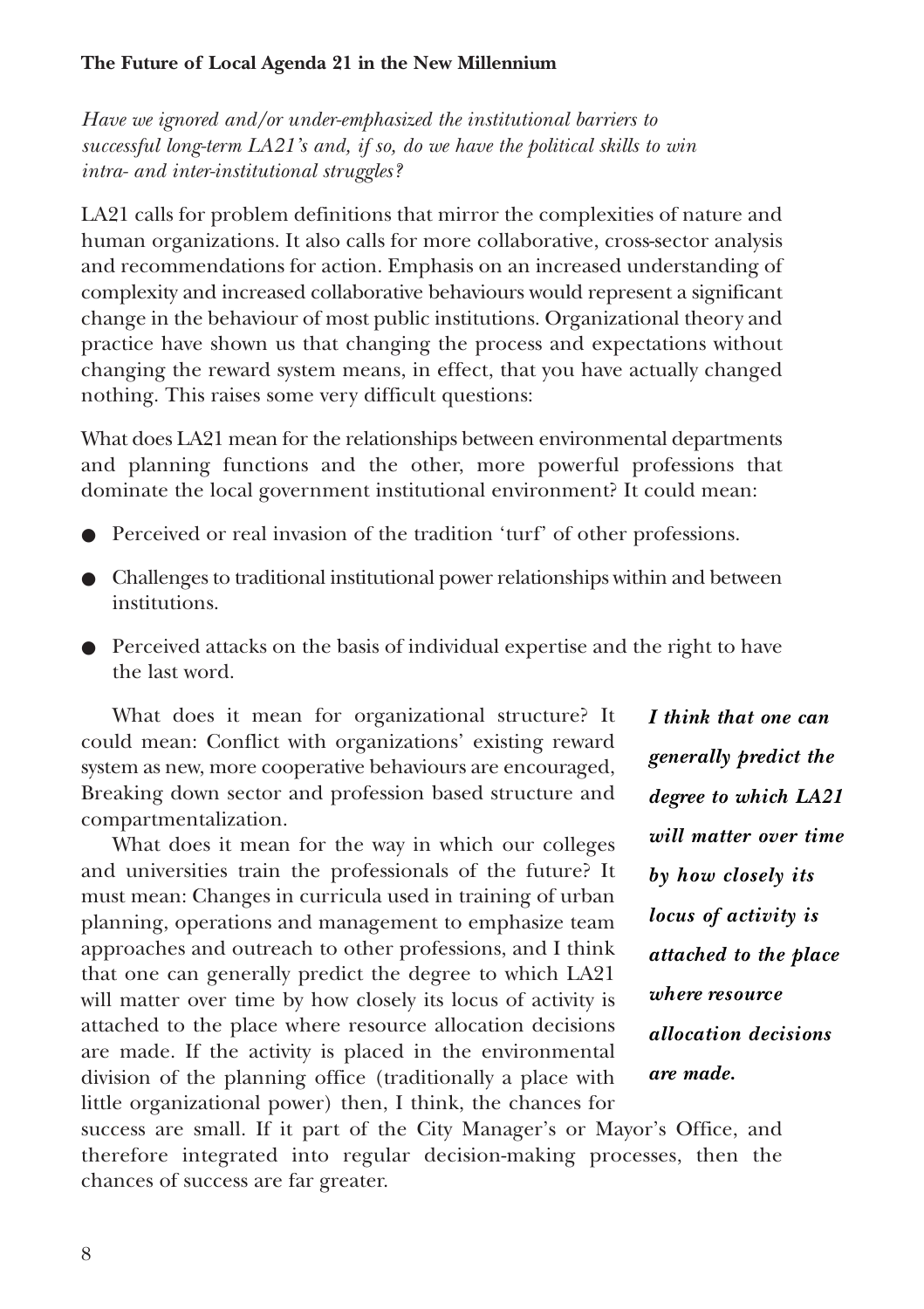LA21 processes, essentially, try to decide which issues matter most and how we can, collectively, address them most effectively and efficiently. Environmental planners do not make those decisions. They are made by budget and finance people, the Manager and the politicians. If there is disconnection between LA21 and these groups then the effort is in trouble. That is unless, of course, you are willing to organize political movements through which the public forces the institution to change its priorities.

LA21 asks us to increase the number of things we consider before we make a choice. What the public seems to want from their elected leadership these days are simplistic assessments and answers, not complexity. Unless there is an explicit and implicit recognition that LA21 begs questions of organizational culture and, in many cases, organizational arrangement, then it is unlikely that the effort will succeed. Running this process through today's organizational structures will probably kill it or, perhaps even worse, change it so that it is non-threatening to the organization.

*LA21 processes, essentially, try to decide which issues matter most and how we can, collectively, address them most effectively and efficiently. Environmental planners do not make those decisions.*

For example, when, in 1994, the city of Seattle completed its comprehensive plan – *Toward a Sustainable Seattle* – it was very clear to Mayor Rice that plan requirements for consistency between the operating budget, capital budget and the goals of the comprehensive plan would not happen automatically. Seattle had for years been operating as though the Mayor and Council were overseeing a holding company within which were many independent businesses with both complementary and competing objectives. To ensure that the plan objectives would be carried out in a more coordinated fashion he merged the planning function with the group responsible for management and budget issues. This made it possible for the plan to be both visionary and strategic in its application.

#### *How do we know when we are effective?*

I have, with Sustainable Seattle and other organizations, been asking the question "Can you point to any particular decision or a adoption of funded priorities that are a direct result of community based indicators?" I have also been asking whether there is any evidence that institutions are tangibly more sustainable, open, self-critical and self-healing as a result of the indicators they have adopted to guide their internal affairs.

I haven't done an exhaustive review of indicator efforts, so there will undoubtedly be exceptions to what I have *"Can you point to any particular decision or a adoption of funded priorities that are a direct result of community based indicators?"*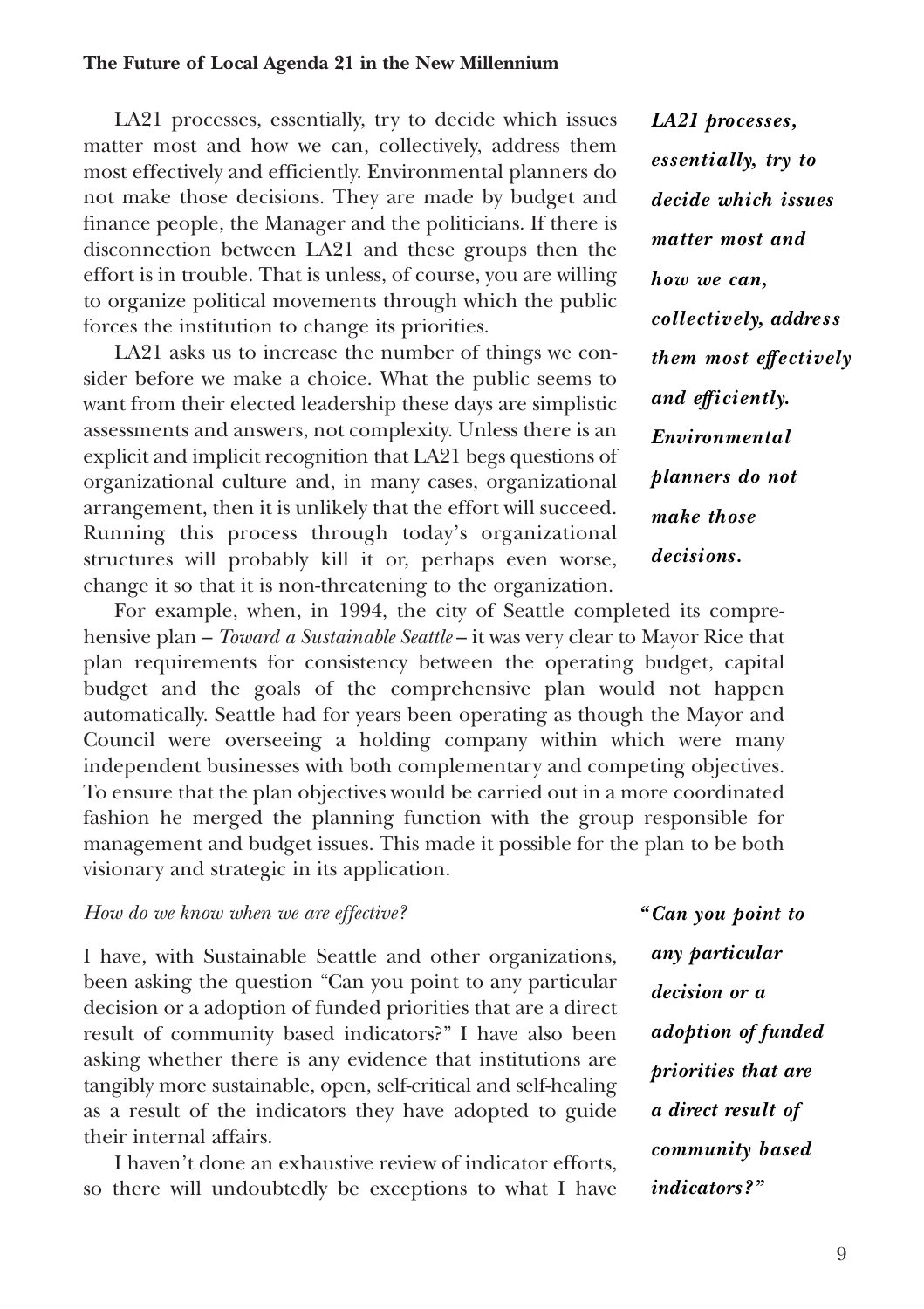found. And, there certainly are examples of incremental and tangential effects and influences. However, no one seems to be able to point to successful examples of fundamental change except places like Alborg, which seems to be an anomaly and Chattanooga where they really had no choice but change, indicators or not. In Seattle, the indicators, though well done, have barely affected the margins of public consciousness. There is hope for greater impact, however, now that King County government is trying to integrate them into their decision-making.

I describe indicators as the tool which gives as regular people the ability to know, based upon information that tries to be objective, whether the things that matter most to them are getting better or worse. Indicators are an essential part of LA21's that appears to me to be very fragile at this time for the following reasons:

*I describe indicators as the tool which gives as regular people the ability to know, based upon information that tries to be objective, whether the things that matter most to them are getting better or worse.*

- Community-based indicator efforts are initiated by visionaries or the truly committed who don't have conscious succession plans in place. Once the strong personalities that initiate indicator activity move on to other things the effort wanes.
- Community-based indicator efforts, which I believe to have the best opportunity to result in positive change, are largely fuelled by volunteer efforts that will eventually run out of energy.
- Institutional indicator efforts are most often designed to be non-threatening to the established order and, therefore, will rarely be transformational within their own Institution.
- Institutional indicator efforts seem to take the form of past rational budgeting paradigms (measurement of effectiveness of expenditure against performance targets) and become obscure and bureaucratic (see bullet above).
- There is little work being done to link the matters that get reported upon in the media to the communities' and/or institutions' indicators.

*I believe that every community needs both community-based and institutional indicators. It should not be an either/or situation.*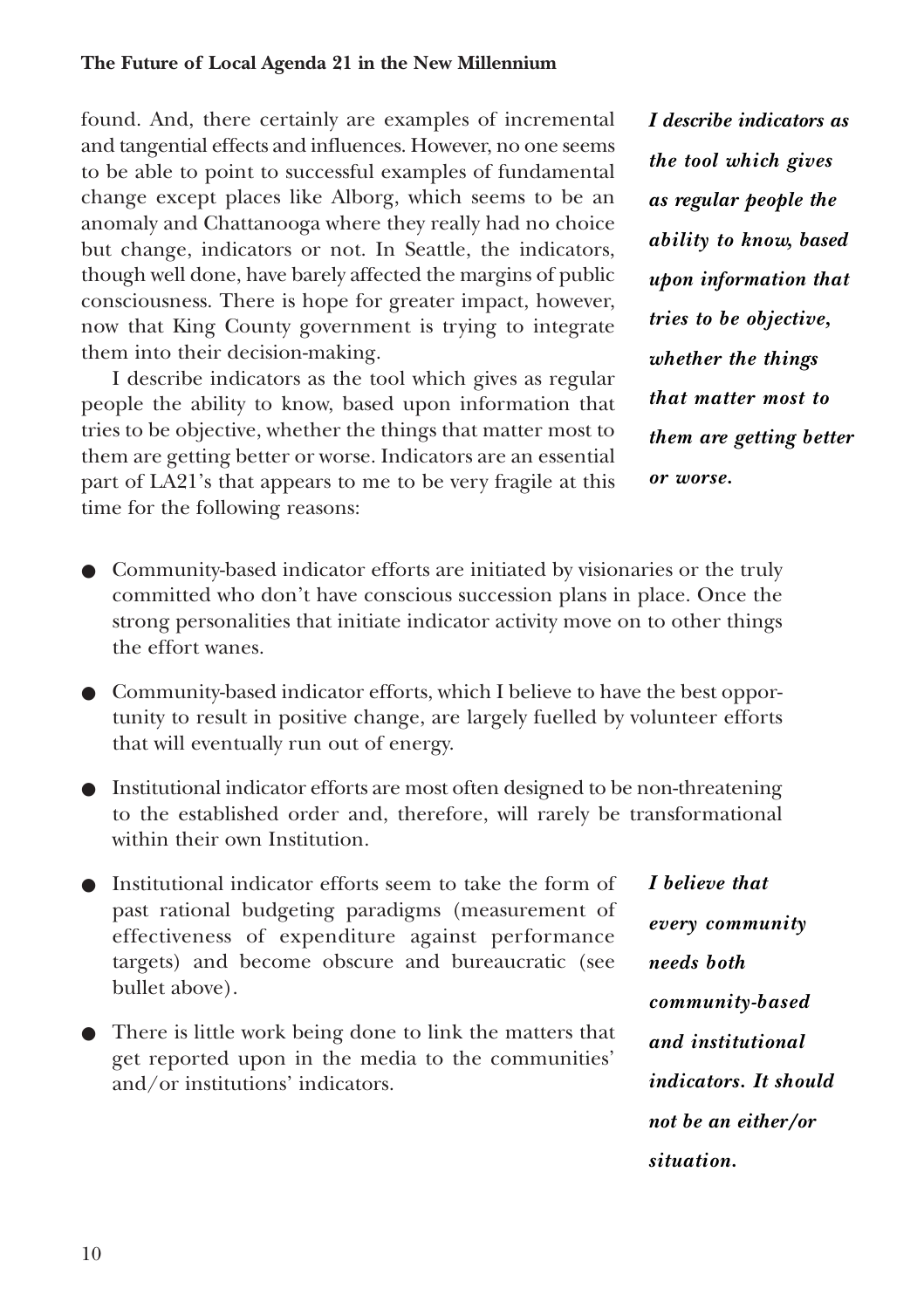*So, if these are actually potential pitfalls, how do we address them?*

First and most obvious, community-based indicator efforts need financial support. Volunteerism will always be an important part of the effort, but without a financial base the continuity of the effort is in real danger. It is in any local authority's interest to have good information on what their constituents care about and how they describe the things that matter. Community-based indicators should be seen as a fundamental part of the budgeting and strategic planning processes, even if what they might indicate doesn't reflect well on the local authority.

I believe that every community needs both community-based and institutional indicators. It should not be an either/or situation. The various audiences for this information will be radically different and one size does not fit all. As Ludwig Wittgenstein said, *"Ideas are relata, i.e., entities that stand in relation to the persons who have them."* We need different groups with ideas (indicators) that stand in easy relationship to themselves.

# **In conclusion:**

Wittgenstein concluded his *Tractatus Logico-Philosophicus* with this corollary: *"My propositions serve as elucidations in the following way: anyone who understands me eventually recognizes them as non-sensical when he has used them – as steps – to climb up beyond them. He must, so to speak, throw away the ladder after he has climbed up it."*

I think it is time for all of us to take a look at LA21, and the sustainable development movement as a whole, and 'throw away the ladder'. LA21 is important as an ideal – an expression of the need for more functional democracies, better informed citizens, equal rights, giving people the opportunity to take responsibility for improving their lives, and sharing the power of the state with citizens of the state. To further these

*I think it is time for all of us to take a look at LA21, and the sustainable development movement as a whole, and 'thro w away the ladder'.*

ideals, LA21 also must be an instrument of organizational change within both governmental and non-governmental organizations. Creating the position of LA21 Officer, engaging the community, holding the meetings and creating the plans are all very difficult and exhausting things to do. Sadly, completion of these tasks is not a signal to rest. It is, as Churchill said, "the end of the beginning." The next step is organizational transformation so that LA21 is not a process but a state of being.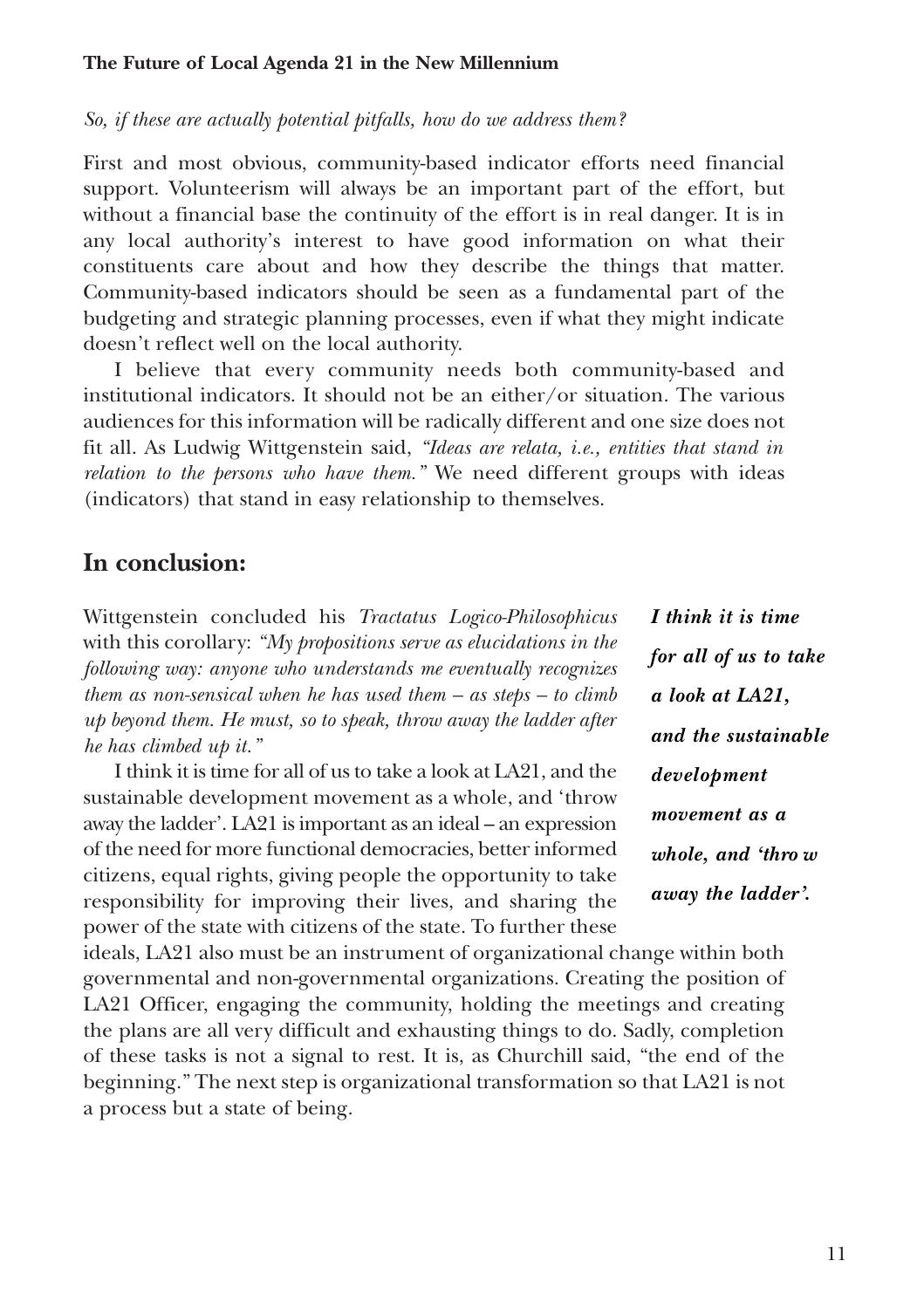# **Bibliography**

- (1) *The Dilbert Future*, by Scott Adams; HarperCollins Publishers; p13; copyright 1997 by United Features Syndicate, Inc.; ISBN 0-88730-866-X. Please note that Mr. Adams is an U.S. author. In the U.K. reference would probably be to Cricket bats. Mr. Adams terminologies for those among us that he feels are not all that bright.
- (2) *Earth Summit Agenda 21, The United Nations Programme of Action from Rio*, pp233 & 234. ISBN 92-1-100509-4; not copyright protected.
- (3) *Ibid*.
- (4) *Philosophical Classics*, by Walter Kaufman, from Bacon's *The Great Instauration*, Prentice Hall, p3; copyright 1961; Library of Congress number 68-15350.
- (5) *The Fortune Sellers*, by William A. Sherden, p7. Willey Publishing, copyright 1998.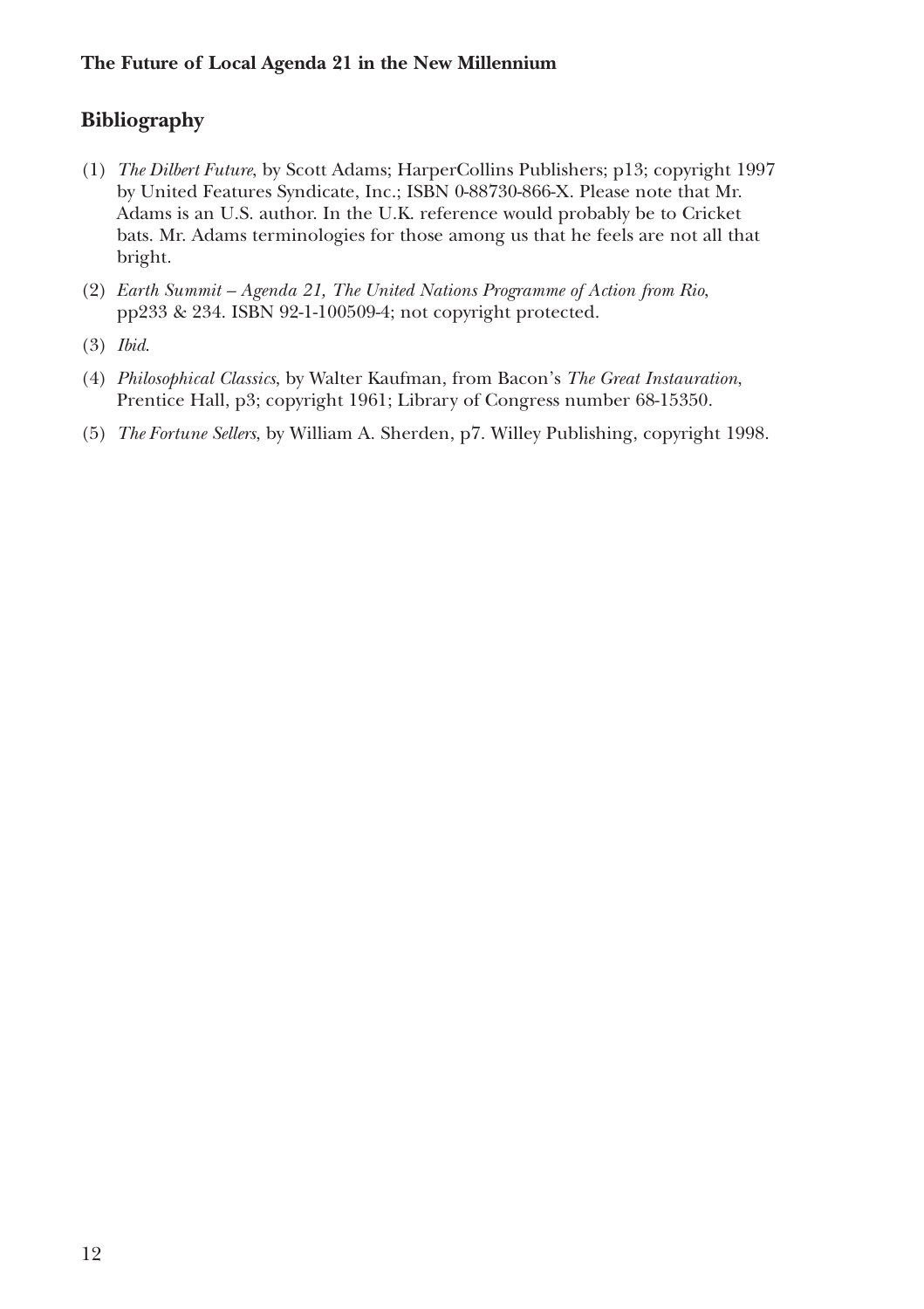*" Five years ago, the Rio Summit launched Agenda 21. Since then 70% of our local authorities have been inspired to 'think global, act local' through Local Agenda 21. But we must do more. I want all local authorities in the UK to adopt Local Agenda 21 strategies by the year 2000."*

> **RT Hon Tony Blair MP** UK Prime Minister's speech to the 1997 Earth Summit II